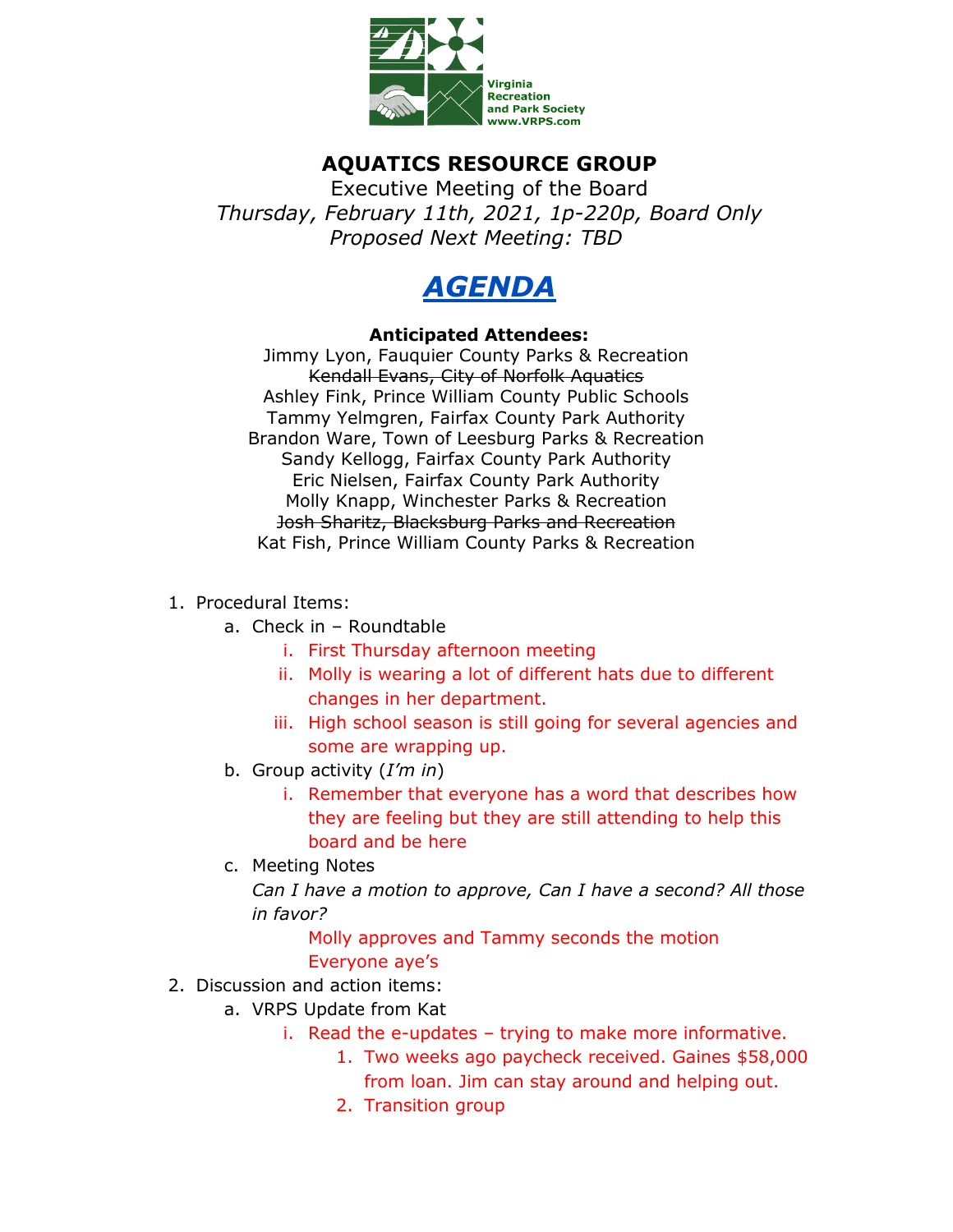- a. Marketing and technology
- b. Transition and finance
- c. Board members are in charge of group
- d. Speaking opportunities
- e. Jimmy asked about 2019 scholorships honoring scholarships. We are in a holding pattern to look at reg forms and fees as they are different than 2019. Looking at different avenues for conferences and how much of scholarship will be given out if selected by foundation.
- f. COVID-19 relief fund is bloom and growing Kudos to ARG
- b. VDH

*Olivia is willing to do another VDH update for us before the end of May to discuss any changes for Summer* 

- i. End of May Q & A session
- ii. Sooner than end of May for those opening waterparks?
	- 1. She did not want to give a definite date due to not sure when next gov orders are out.
- c. Review Work Plan
	- i. Assign tasks and deadlines
		- 1. Communication
			- a. Publications looking to get an ARG presence in 4 magazine publications
			- b. Send one Constant Contact a month
			- c. Website
			- d. Social Media
		- 2. 2 workshops
			- a. 2 good workshops for public
			- b. 1 CEU eligible workshop
		- 3. Increase Attendance and active participation at ARG activities
			- a. 2 socials
				- i. Might need to come back to dates 1. April? -
				- ii. One virtual and one in-person
					- 1. Taking lead? Molly is able to help if anyone can help.
		- 4. Administration
			- a. SOPS Tammy Lead and Jimmy consulting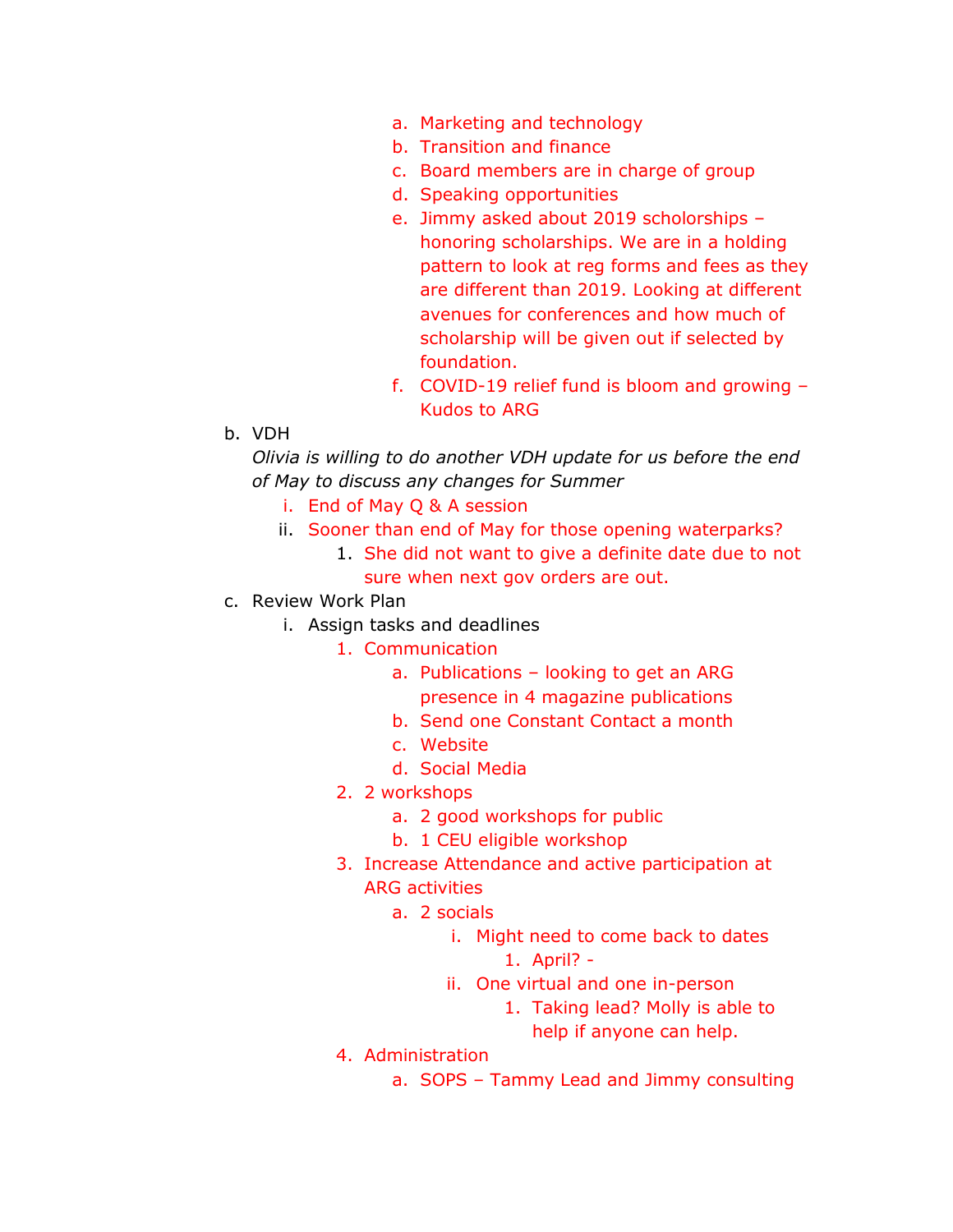- b. By Laws pick one thing and update throughout the year
- c. Clean up files on shared drive
	- i. Tier for sponsors and outline
	- ii. VRPS looking to have sponsorship packet, but not finalized yet.
- d. Elections
- ii. Workshop, dates, topics, leads

*Spoke with Jamie about potentially doing a pre-summer start up workshop that would include a series of different topic areas that operators face.* 

- *1. Series of most common topics pool operators face every day – Maintenance Workshop* 
	- *a. Pre-recorded and then have a live Q & A*
	- *b. What needs to be in your "summer toolkit"*
- *2. Virtual job fair – Eric has done a lot lately with the FCPA – tie this to a workshop a. Group interviews*
- *3. Recruitment*
	- *a. Talk w/ Eric?*
- *4. Aim for Week of April 12?* 
	- *a. Sponsorship with a nominal fee?*
	- *b. CEUs?*
- d. Molly's activity
	- *Two truths and a lie*
		- *Sandy and Tammy*

*Sandy = speaks Indonesian and played Bassoon, but has not climbed Mount Kilimanjaro* 

*Tammy = has 1 sibling (younger) and is a snowboarder but is not naturally Brunette (natural Blonde).* 

- e. Constant Contact and Facebook schedule
	- *Quick review*

*Monthly board member spotlight (Brandon) Look out for a google form to fill out. We will also need a picture. Need a picture to put up on Facebook and website?* 

- f. Board Meeting
	- i. Date March 11 next meeting
	- ii. Virtual Job Fairs talk with Eric